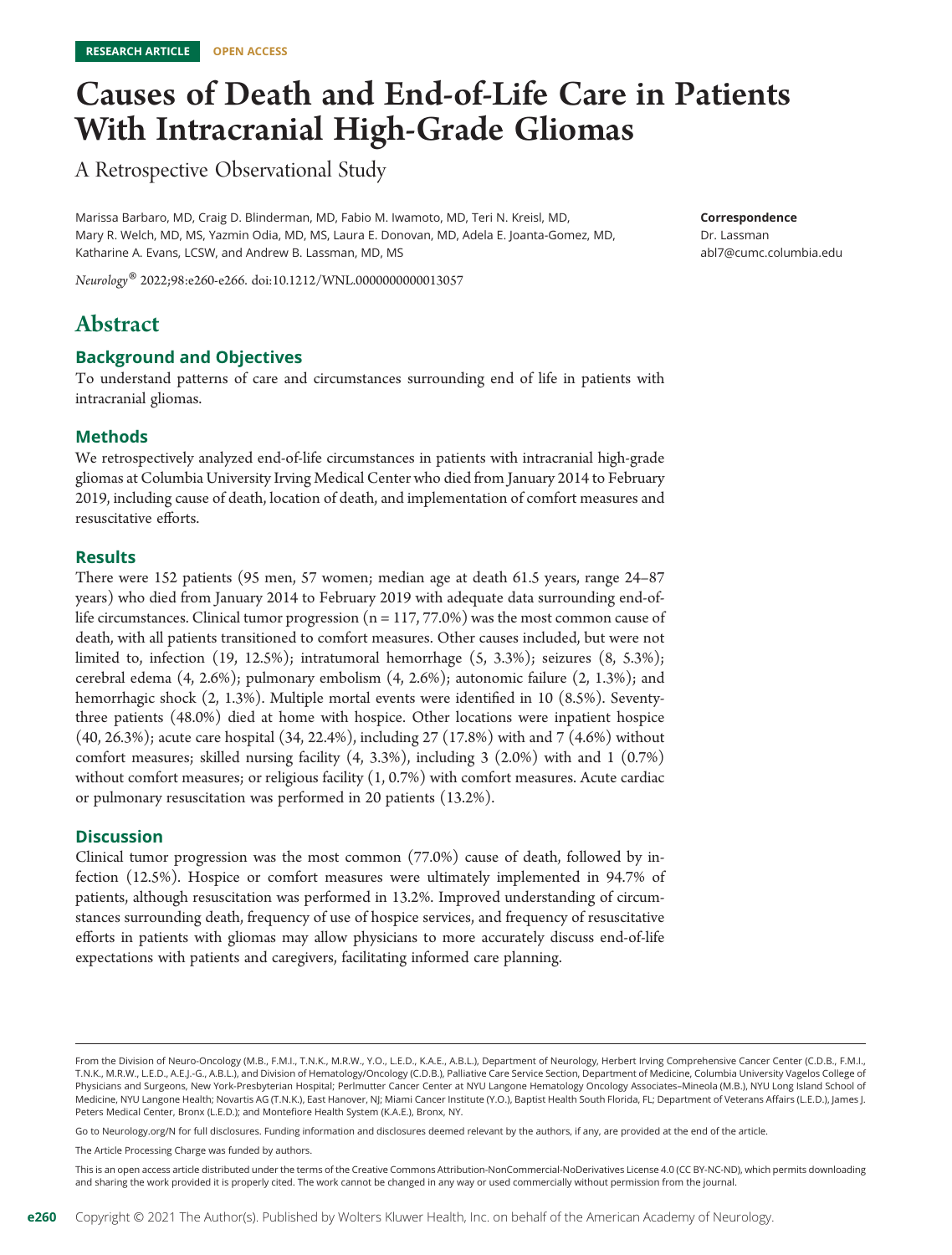DNR/DNI = do not resuscitate/do not intubate.

Glioblastoma is the most common type of primary brain tumor in adults and is nearly universally fatal despite advances in therapy.<sup>1,2</sup> However, cause of death from glioblastoma and other high-grade gliomas depends on many factors, $3$  including comorbid conditions, and clinical events surrounding death are frequently complex. Palliative care improves symptoms and quality of life in patients with cancer, particularly when engaged early in the disease process. $4-8$  The types of symptoms (e.g., cognitive impairment, seizures, difficulty ambulating) that patients with gliomas experience as the disease becomes refractory to treatment can affect quality of life and functional independence and may lead to hospitalization.<sup>9-15</sup> Accordingly, patients with gliomas and their caregivers have specific palliative care and psychosocial needs.<sup>16-22</sup> The frequency and settings in which palliative care and hospice services are used vary greatly.<sup>23-28</sup> Uncertainty surrounding endof-life expectations, including whether death involves physical pain or suffering, may exacerbate anxiety among patients and caregivers, who often ask about end-of-life circumstances in the setting of disease progression. Therefore, we sought to characterize cause and location of death as well as frequency of use of palliative measures and resuscitative efforts among patients with gliomas at a single academic medical center in a systematic and comprehensive manner over a 5-year period.

# **Methods**

We conducted a single-institution retrospective study of adults with intracranial high-grade gliomas. In more detail, the Herbert Irving Comprehensive Neurologic Cancer Center Database (principal investigator, F.M.I.) is an institutional research database that is manually and prospectively annotated with clinical details extracted from the medical record of patients followed at Columbia University Irving Medical Center for neuro-oncologic care (by A.E.J.-G.). Demographics, date of diagnosis, and date of death are routinely collected in all available cases (by A.E.J.-G.). This database was manually reviewed (by A.E.J.-G.) to identify cases fulfilling the following inclusion criteria: (1) diagnosis of intracranial high-grade glioma, (2) age at diagnosis of at least 18 years, and (3) date of death from January 2014 to February 2019. We (M.B.) also screened patients who were alive when the study was initiated in December 2017 for inclusion on death until February 2019. For additional details pertinent to the current research study, the medical record was manually reviewed retrospectively (by M.B.) to determine and collect circumstances surrounding death, specifically  $(1)$  cause of death,  $(2)$  location of death, (3) performance of resuscitation, and (4) implementation of hospice or other comfort measures. Caregivers were surveyed if necessary to supplement the information available in the medical record. Cases without available details regarding circumstances surrounding death (1–4 above) were excluded.

Cause of death was defined as the primary clinical circumstance(s) immediately preceding and contributing to death for all patients. Death was attributed to tumor progression in cases of neurologic decline attributable to tumor growth with or without corresponding imaging. Location was categorized as home, inpatient hospice facility, acute care hospital, skilled nursing facility, or religious facility. Implementation of hospice services or other comfort measures, resuscitation status before death, and whether cardiac or pulmonary resuscitation were performed at the end of life, in addition to other relevant clinical variables, were also recorded. We defined comfort measures as supportive medical care for the purpose of controlling end-of-life symptoms, including comfort measures through formal hospice programs and other non–hospice-based comfort measures.

We defined cardiac resuscitation as use of basic life support or advanced cardiac life support protocols in an effort to restore spontaneous circulation after cardiac arrest. We defined pulmonary resuscitation as endotracheal intubation. Descriptive statistics were used for analyses.

# Standard Protocols, Approvals, Registrations, and Patient Consents

We received approval from the Human Research Protection Office and Institutional Review Board of Columbia University to conduct this study, to retrospectively review medical records, and to survey caregivers as needed after obtaining verbal informed consent.

# Data Availability

Requests should be submitted to the corresponding author.

# Results

# Study Population

There were 213 patients identified with intracranial high-grade gliomas who died during the 5-year interval of study. In 61, data regarding end-of-life circumstances (cause of death, location of death, performance of resuscitation, or implementation of hospice or other comfort measures) were unavailable in the medical record or from caregivers. Therefore, 152 patients (95 men, 57 women) made up the study cohort, for whom median age at death was 61.5 years (range 24–87 years, Table 1); histology was glioblastoma in 145 (95.4%, Table 2).

# Cause of Death

Clinical tumor progression was the cause of death in most patients ( $n = 177, 77.0\%$ ; Table 3). These patients were transitioned to formal hospice programs or other non– hospice-based comfort measures in the setting of neurologic decline. Fatal infection occurred in 19 (12.5%), most commonly pneumonia ( $n = 12, 7.9%$ ), which occurred in the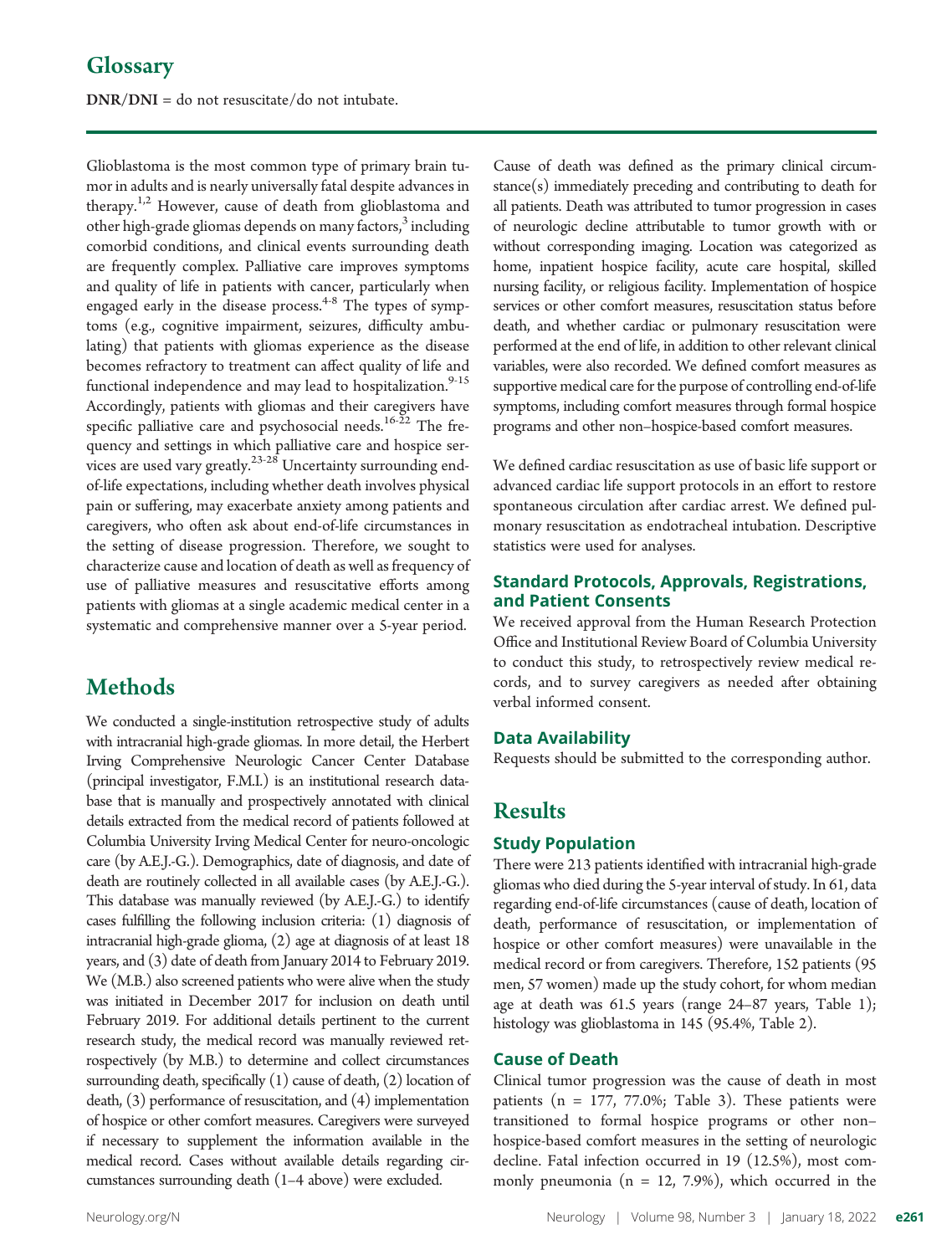|      | Pneumocystis jiroveci pneumonia. Five patients (3.3%) had<br>intratumoral hemorrhage as a cause of death, 4 of whom were<br>receiving therapeutic anticoagulation. Other infrequent<br>mortal events are shown in Table 3. Multiple mortal events<br>were identified in 10 $(6.5\%)$ . | Among them, 3 had comfort or hospice measures imple-<br>mented. Tumor progression, respiratory failure, pneumonia,<br>and malignant cerebral edema were the cause of death in 1<br>patient each. Resuscitation was performed in 3 (pulmonary in 2,<br>cardiac in 1). The small sample size precluded formal statistical<br>comparisons against other subgroups with longer survival. |  |
|------|----------------------------------------------------------------------------------------------------------------------------------------------------------------------------------------------------------------------------------------------------------------------------------------|--------------------------------------------------------------------------------------------------------------------------------------------------------------------------------------------------------------------------------------------------------------------------------------------------------------------------------------------------------------------------------------|--|
|      | <b>Location of Death</b><br>Nearly all patients ( $n = 144$ , 94.7%) died with hospice or<br>other nonhospice comfort measures in place (Table 4). Most                                                                                                                                | <b>Discussion</b>                                                                                                                                                                                                                                                                                                                                                                    |  |
|      | died at home $(n = 73, 48.0\%)$ or in an inpatient hospice facility<br>$(n = 40, 26.3\%;$ Table 4). However, 34 (22.4%) died in an<br>acute care hospital, 27 (17.8%) with comfort measures.                                                                                           | In our clinical experience, patients and caregivers often ask<br>what to expect over the arc of the illness as gliomas worsen.<br>We found that most (77.0%) died of (presumptive) tumor                                                                                                                                                                                             |  |
| e262 | Volume 98, Number 3   January 18, 2022<br>Neurology                                                                                                                                                                                                                                    | Neurology.org/N                                                                                                                                                                                                                                                                                                                                                                      |  |

setting of aspiration in 8 (5.3%); 1 patient (0.7%) died of

|  | <b>Table 1</b> Demographics ( $N = 152$ ) |  |
|--|-------------------------------------------|--|
|--|-------------------------------------------|--|

|                                           | No.       | %    |
|-------------------------------------------|-----------|------|
| Sex                                       |           |      |
| <b>Male</b>                               | 95        | 62.5 |
| <b>Female</b>                             | 57        | 37.5 |
| Race                                      |           |      |
| White                                     | 124       | 81.6 |
| <b>Black or African American</b>          | 3         | 2.0  |
| <b>Asian</b>                              | 6         | 3.9  |
| Native Hawaiian or other Pacific Islander | 1         | 0.7  |
| Unknown                                   | 18        | 11.8 |
| <b>Ethnicity</b>                          |           |      |
| <b>Hispanic or Latino</b>                 | 13        | 8.6  |
| <b>Non-Hispanic or Latino</b>             | 126       | 82.9 |
| Unknown                                   | 13        | 8.6  |
| <b>Preferred language</b>                 |           |      |
| <b>English</b>                            | 140       | 92.1 |
| <b>Spanish</b>                            | 9         | 5.9  |
| <b>Italian</b>                            | 1         | 0.7  |
| <b>Hebrew</b>                             | 1         | 0.7  |
| <b>Russian</b>                            | 1         | 0.7  |
| <b>Level of education</b>                 |           |      |
| Less than high school graduate            | 8         | 5.3  |
| <b>High school graduate</b>               | 30        | 19.7 |
| College graduate                          | 26        | 17.1 |
| More than college graduate                | 40        | 26.3 |
| <b>Unknown</b>                            | 48        | 31.6 |
| Age at death, y                           |           |      |
| <b>Median</b>                             | 61.5      |      |
| Range                                     | $21 - 87$ |      |

**Table 2** Diagnosis ( $N = 152$ )

| No. | %    |
|-----|------|
| 145 | 94.8 |
| 4   | 2.6  |
|     | 1.3  |
|     |      |
|     |      |

#### Resuscitation

Most patients ( $n = 132, 86.8\%$ ) did not undergo cardiac or pulmonary resuscitation (Table 5). Pulmonary resuscitation (without cardiac resuscitation) occurred in 15 patients (9.9%), 12 (7.9% overall) of whom were ultimately transitioned to hospice or other comfort measures before death, but the remainder  $(n =$ 3, 2.0% overall) died in acute care hospitals. One patient (0.7%) was intubated early in the disease course for unresponsiveness but was successfully extubated and received tumor-directed therapy; when clinical tumor progression occurred, a "do not resuscitate/ do not intubate"(DNR/DNI) order was entered, and the patient died on home hospice. Five patients (3.3%) remained intubated and mechanically ventilated at the time of death.

No order was obtained to avoid resuscitation for 1 patient (0.7%), resulting in suctioning and bag-mask ventilation at the end of life; caregivers ultimately refused intubation and chest compressions at the time of cardiopulmonary arrest. Unsuccessful cardiac resuscitation without intubation was performed in 1 (0.7%, Table 5).

Reasons for resuscitation varied. For example, cardiac or pulmonary resuscitation was performed in 6 patients (3.9%) because of religious concerns. Hope for longer survival to receive an additional therapy prompted resuscitation in 3 patients (2.0%). Rapid and unanticipated decline early in the disease course drove resuscitation in 4 patients (2.6%).

Only 68 patients (44.7%) had clear DNR/DNI documentation present in the medical record. In 18 (11.8%) other cases, caregivers clarified that DNR/DNI documentation was completed.

We identified 4 patients who died 1 to 3 months after diagnosis. Among them, 3 had comfort or hospice measures implemented. Tumor progression, respiratory failure, pneumonia, and malignant cerebral edema were the cause of death in 1 patient each. Resuscitation was performed in 3 (pulmonary in 2, cardiac in 1). The small sample size precluded formal statistical comparisons against other subgroups with longer survival.

# Discussion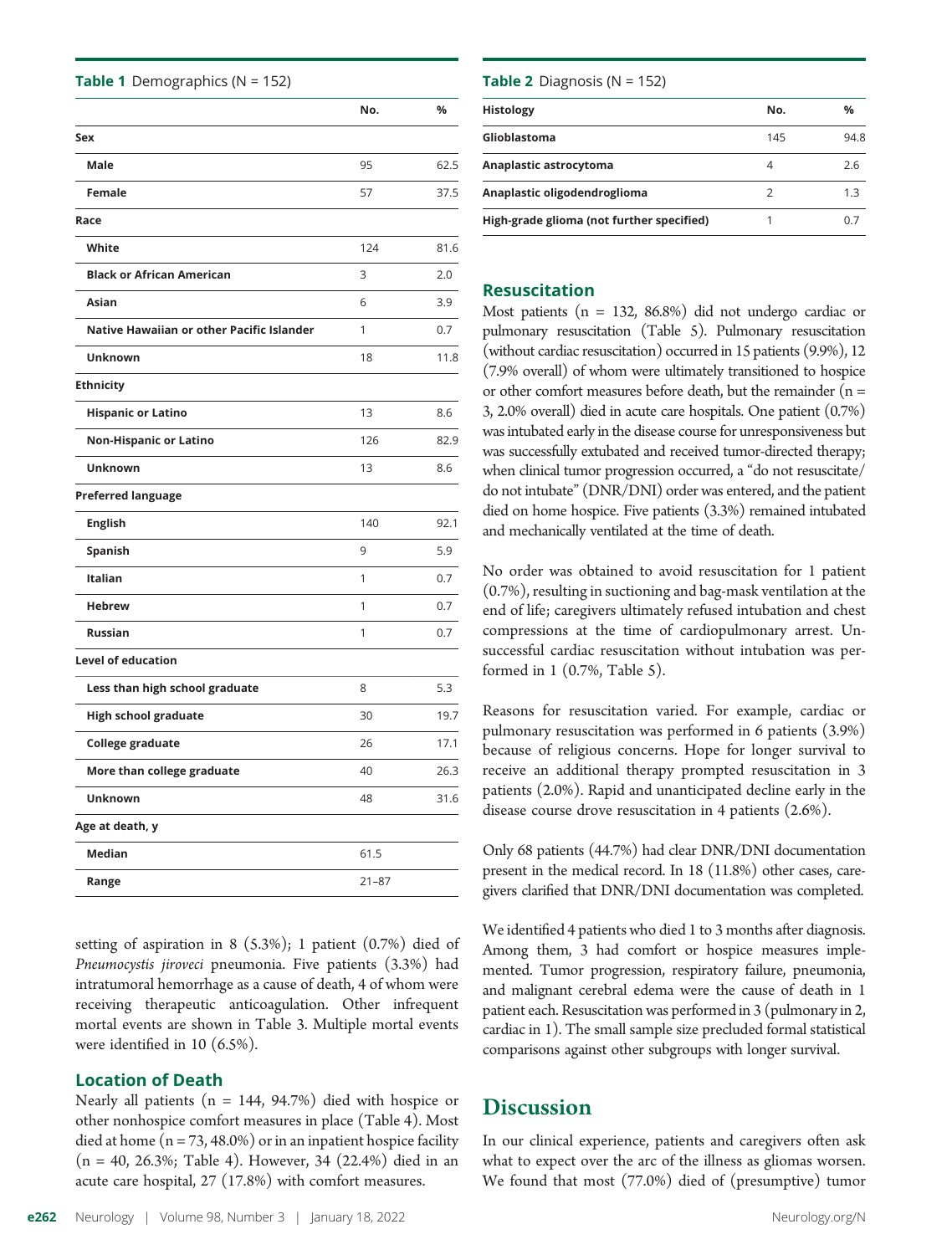Table 3 Cause of Death

| Cause <sup>a</sup>                         | No.            | %    |
|--------------------------------------------|----------------|------|
| <b>Clinical tumor progression</b>          | 117            | 77.0 |
| Intratumoral hemorrhage                    | 5              | 3.3  |
| <b>Seizures</b>                            | 8              | 5.3  |
| Cerebral edema                             | 4              | 2.6  |
| <b>Infection</b>                           | 19             | 12.5 |
| Pneumonia                                  | 12             | 7.9  |
| Pneumocystis jiroveci pneumonia            | 1              | 0.7  |
| Other                                      | 11             | 7.2  |
| <b>Urinary tract</b>                       | 5              | 3.3  |
| CNS <sup>b</sup>                           | 4              | 2.6  |
| Progressive multifocal leukoencephalopathy | 1              | 0.7  |
| Ventriculitis/meningitis                   | 2              | 1.3  |
| Multiorgan bacteremia and sepsis           | 1              | 0.7  |
| Gastrointestinal                           | $\overline{2}$ | 1.3  |
| <b>Pulmonary embolism</b>                  | 4              | 2.6  |
| <b>Hemorrhagic shock</b>                   | 2              | 1.3  |
| <b>Autonomic failure</b>                   | $\overline{2}$ | 1.3  |
| Secondary to adrenal insufficiency         | 1              | 0.7  |
| <b>Unknown cause</b>                       | 1              | 0.7  |
| Respiratory insufficiency, unknown cause   | $\overline{2}$ | 1.3  |
| Pulmonary edema                            | 1              | 0.7  |
| Cardiac arrhythmia                         | 1              | 0.7  |
|                                            |                |      |

<sup>a</sup> Total exceeds 100% because 10 patients had >1 fatal comorbidity and 3 had >1 source of infection.

**b** None perioperative.

growth and that transition to hospice or other non–hospicebased comfort measures in the setting of resultant neurologic decline was possible. For example, nearly all patients (94.7%) died with hospice or other comfort measures in place, and 74.3% died either at home or as part of an inpatient hospice program. Only 13% underwent cardiac or pulmonary resuscitation. These observations suggest that death was natural and comfortable, but we did not formally assess levels of pain, symptom distress, or psycho-existential distress. We are unaware of similar studies.

Specific neurologic complications of tumor progression such as refractory seizures, painful intratumoral hemorrhage, and symptomatic cerebral edema were identified as infrequent clinical events leading to death compared with clinical tumor progression. Seizures are a known complication of gliomas, particularly during the last week to month of life, and often affect quality of life.<sup>10,12,14</sup> Only 5.3% of patients in this study,

#### **Table 4** Location of Death ( $N = 152$ )

| No. | $\frac{0}{0}$ |
|-----|---------------|
| 73  | 48.0          |
| 40  | 26.3          |
| 34  | 22.4          |
| 27  | 17.8          |
| 7   | 4.6           |
| 4   | 2.6           |
| 3   | 2.0           |
| 1   | 0.7           |
| 1   | 0.7           |
| 1   | 0.7           |
| U   | U             |
|     |               |

however, had seizures at the end of life, perhaps due to adequate counseling for caregivers about seizure risk and aggressively treating epilepsy.

Approximately one-half (48.0%) of our patients died at home. Location of death is often very important to patients with cancer, including primary brain tumors. Dying in the preferred place of death improves quality of care.<sup>29,30</sup> Patients often prefer to die at home; however, late hospitalization—at times including intensive care—and death in an acute care hospital occur commonly in patients with both systemic malignancies and primary brain tumors.<sup>29,31-34</sup> In-hospital death, including death in the intensive care unit, is associated with poorer quality of death in patients with cancer and

#### **Table 5** Resuscitation ( $N = 152$ )

| <b>Resuscitation</b>                 | No. | Percent |
|--------------------------------------|-----|---------|
| None                                 | 132 | 86.8    |
| Hospice or other comfort measures    | 131 | 86.2    |
| No hospice or other comfort measures | 1   | 0.7     |
| <b>Pulmonary (without cardiac)</b>   | 15  | 9.9     |
| Hospice or other comfort measures    | 12  | 7.9     |
| No hospice or other comfort measures | Β   | 2.0     |
| Cardiac (without pulmonary)          | 1   | 0.7     |
| Hospice or other comfort measures    | O   | O       |
| No hospice or other comfort measures | 1   | 0.7     |
| <b>Cardiac and pulmonary</b>         | 4   | 2.6     |
| Hospice or other comfort measures    | 1   | 0.7     |
| No hospice or other comfort measures | 3   | 2.0     |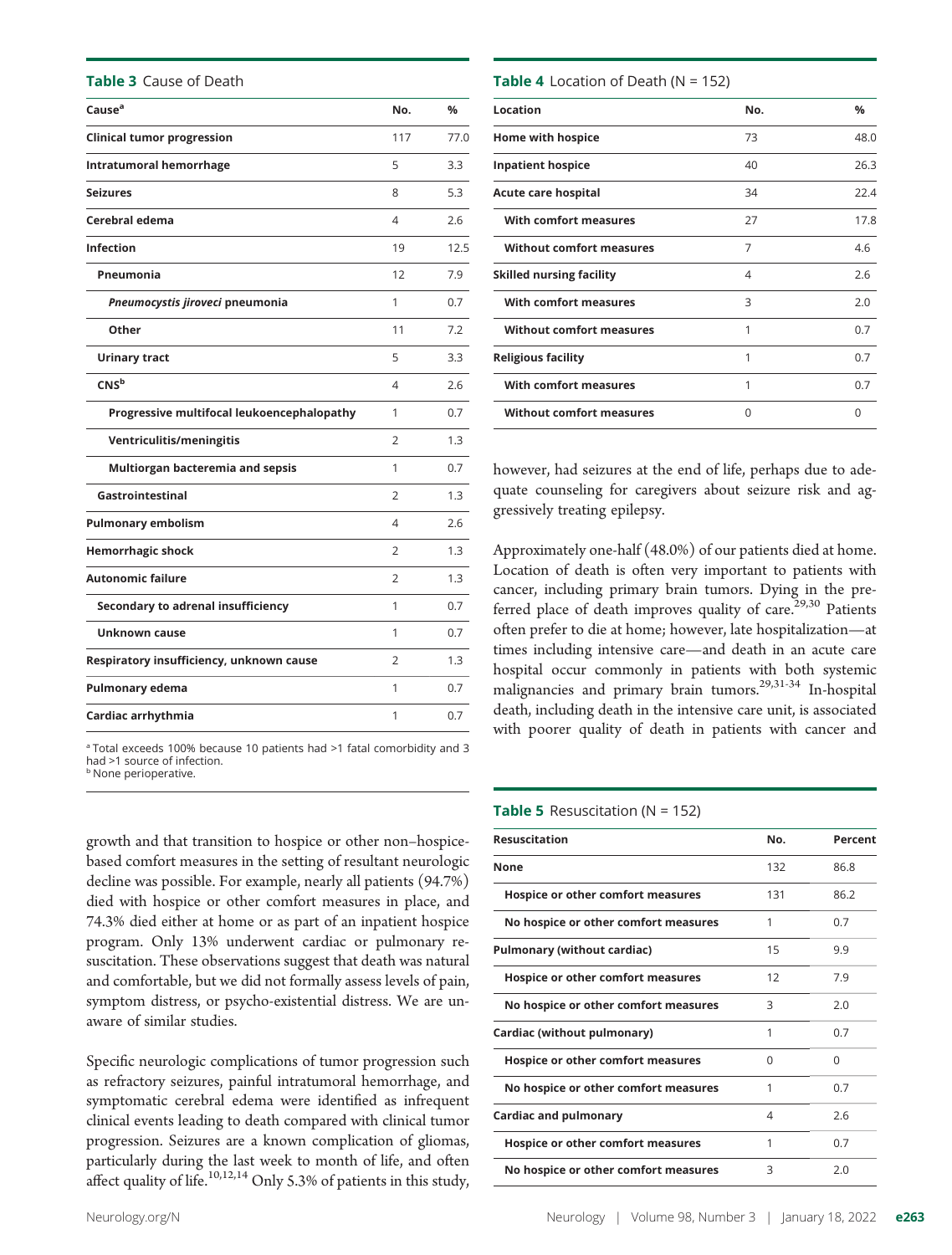increased risk of psychological distress among caregivers.<sup>35</sup> Patients with gliomas who receive palliative care are more likely to die outside the hospital setting, particularly if enrolled in hospice  $>7$  days before death.<sup>36</sup> In our study population, nearly one-fourth (22.4%) died in an acute care hospital. Further efforts to engage palliative services at home to reduce the need for inpatient support are warranted to improve both quality and cost-effectiveness of care at the end of life in patients with brain tumors.<sup>20,37</sup>

Although 86.8% of patients did not undergo acute cardiac or pulmonary resuscitation, only 45% had clear documentation of a DNR/DNI preference in the medical record, consistent with the literature suggesting that advanced directives are often poorly documented in patients with gliomas.<sup>29,34</sup>

More robust efforts to discuss and document resuscitation status in patients with gliomas are needed to increase preparedness for the end of life. In 3.9% of patients in our cohort, resuscitative efforts were requested by caregivers for religious reasons. Religious concerns in patients with cancer, including glioblastoma, can be associated with increased risk for late hospitalization and receipt of futile medical care near the time of  $death<sub>1</sub><sup>33,38</sup>$  even though patients with advanced cancer may perceive that their spiritual needs are not supported.<sup>39</sup> Further investigation is warranted regarding care patterns in religiously observant patients and the required specific support.

There are several limitations to our study. As a result of the retrospective nature of the study, we were limited to extracting data from the clinical record as opposed to prospectively collecting prespecified points in a uniform manner. We ameliorated this by contacting caregivers, but recall bias could have influenced the supplemental information provided. Furthermore, while 213 patients with high-grade gliomas who died within the 5-year time frame of the study were identified, 61 were excluded due to insufficient available information from the medical record or caregivers regarding end-of-life circumstances. Thus, selection bias may have affected our observations of end-of-life outcomes, because only those patients who had adequate end-of-life data in the medical record or whose caregivers were able to provide supplemental information when needed were included. In addition, as a single-center study at a major urban academic center, our results may not be generalizable to other settings. Finally, we did not formally compare end-of-life circumstances by duration of survival.

Improved understanding of the most common clinical circumstances surrounding death and the frequency of hospice use, comfort care, and resuscitative efforts in patients with gliomas nearing death may ultimately allow physicians to provide more accurate expectations and options for end-oflife care, thus reducing anxiety and uncertainty about the end of life and permitting more thorough, informed care planning. Our observation that nearly all patients (94.7%) died with hospice or other comfort measures suggests that a peaceful death from glioma is possible; however, we did not formally measure comfort or pain. Because use of chemotherapy in the last months of life is associated with increased use of aggressive measures such as mechanical ventilation and cardiopulmonary resuscitation in patients with systemic malignancies,<sup>40</sup> the field of neuro-oncology would also benefit from analyzing how circumstances surrounding death, including comfort, hospitalization, and resuscitation, are affected by continuation of aggressive disease-modifying therapy (such as surgery, radiotherapy, or chemotherapy) in the last months of life for patients with gliomas.

In conclusion, clinical tumor progression was the most common cause of death in our patient population, and most patients died at home with hospice or in an inpatient hospice facility. The majority of patients were placed on hospice or non–hospice-based comfort measures and were not resuscitated at the end of life. These results may inform end-oflife expectations by patients and caregivers, fostering care planning and emotional preparedness.

### Acknowledgment

The authors thank outpatient clinical NPs Esther Kim, Amily Koshy, and Shannon Higgins; Dr. Laura Lennihan and the Neurology Graduate Service, especially NPs Susan Kreiner, Shawanda Patterson, Shinta Jose, and Hasratdeep "Noor" Tung; expert tumor neurosurgeons, particularly Jeffrey Bruce, Guy McKhann, and Michael Sisti; CNS radiation oncologists Tony Wang and Simon Cheng; Neuroradiology colleagues, especially Angela Lignelli-Dipple; and the Neuro-Oncology research team of the Herbert Irving Comprehensive Cancer Center. Their partnerships are crucial for compassionate and accessible care of our patients.

# Study Funding

The authors report no targeted funding specific to this study. Outside of the submitted work: The William Rhodes and Louise Tilzer-Rhodes Center for Glioblastoma at New York-Presbyterian Hospital provided partial support for M.B., C.D.B., F.M.I., T.N.K., M.R.W., Y.O., L.E.D., K.A.E., and A.B.L.; NIH/National Cancer Institute grants P30CA013696 and UG1CA189960 also supported A.B.L. in part; the Matheson Foundation supported Y.O. and L.E.D.; and the Herbert Irving Comprehensive Cancer Center supported L.E.D. The content is solely the responsibility of the authors and does not necessarily represent the official views of the National Cancer Institute/NIH or other funders. Publication costs were supported by The Michael Weiner Glioblastoma Research Into Treatment Fund.

# **Disclosure**

The authors report no relevant disclosures regarding the submitted work. T.N. Kreisl is now an employee of Novartis. Go to [Neurology.org/N](https://n.neurology.org/lookup/doi/10.1212/WNL.0000000000013057) for full disclosures.

# Publication History

Received by Neurology June 22, 2021. Accepted in final form November 5, 2021.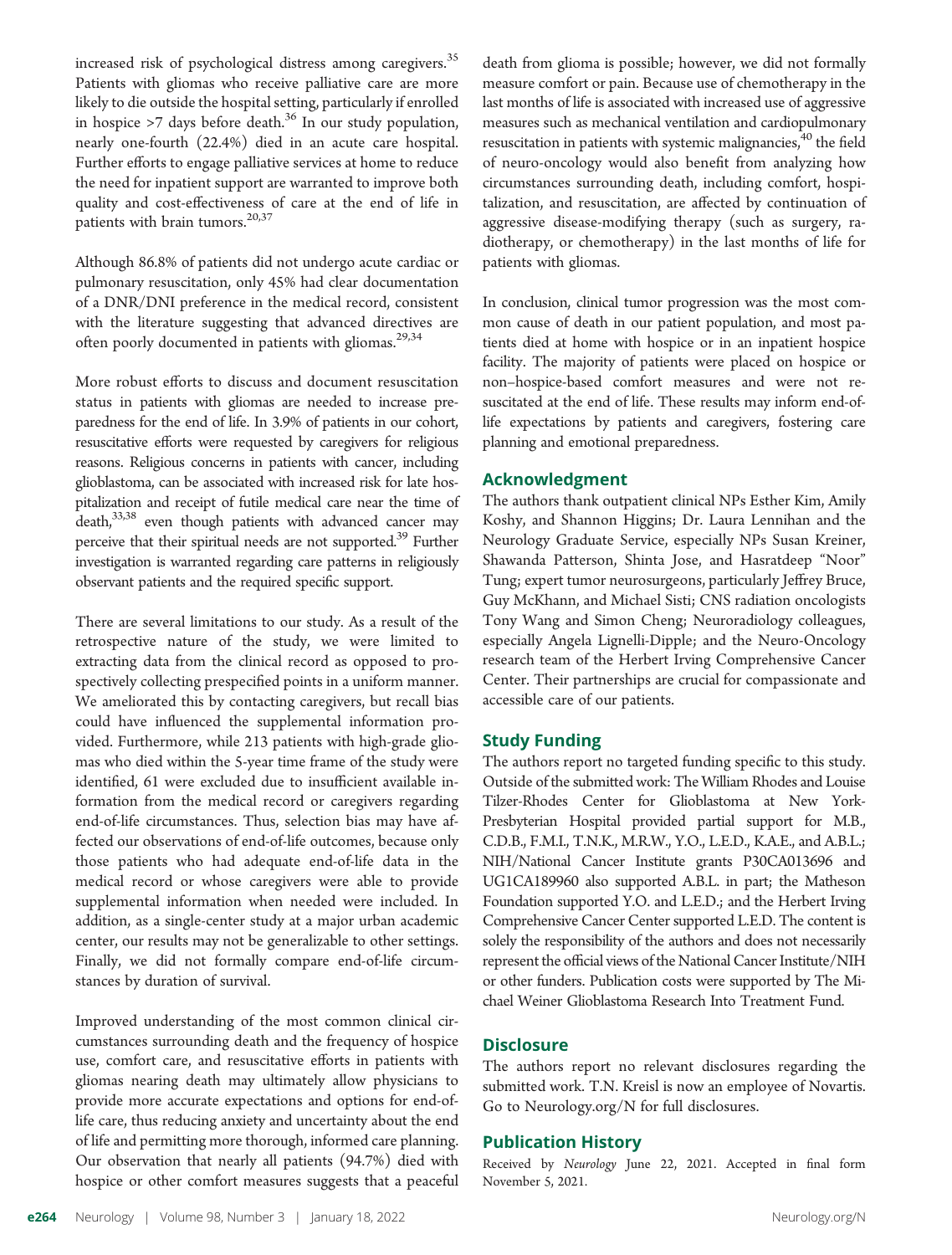## Appendix Authors

| Name                          | Location                                                                                                                                                                                                                                                                                                                             | Contribution                                                                                                                                                                                                 |
|-------------------------------|--------------------------------------------------------------------------------------------------------------------------------------------------------------------------------------------------------------------------------------------------------------------------------------------------------------------------------------|--------------------------------------------------------------------------------------------------------------------------------------------------------------------------------------------------------------|
| Marissa<br>Barbaro, MD        | Division of Neuro-Oncology,<br>Department of Neurology,<br>Columbia University Vagelos<br>College of Physicians and<br>Surgeons, New York-<br>Presbyterian Hospital, NY;<br>Perlmutter Cancer Center at<br>NYU Langone Hematology<br>Oncology<br>Associates-Mineola, NYU<br>Long Island School of<br>Medicine, NYU Langone<br>Health | Drafting/revision of the<br>manuscript for content,<br>including medical writing for<br>content; major role in the<br>acquisition of data; study<br>concept or design; analysis<br>or interpretation of data |
| Craig D.<br>Blinderman,<br>МD | Herbert Irving<br>Comprehensive Cancer<br>Center and Division of<br>Hematology/Oncology,<br>Palliative Care Service<br>Section, Department of<br>Medicine, Columbia<br>University Vagelos College of<br>Physicians and Surgeons,<br>New York-Presbyterian<br>Hospital, NY                                                            | Drafting/revision of the<br>manuscript for content,<br>including medical writing for<br>content; analysis or<br>interpretation of data                                                                       |
| Fabio M.<br>lwamoto,<br>MD    | Division of Neuro-Oncology,<br>Department of Neurology,<br>and Herbert Irving<br>Comprehensive Cancer<br>Center, Columbia University<br>Vagelos College of Physicians<br>and Surgeons, New York-<br>Presbyterian Hospital, NY                                                                                                        | Drafting/revision of the<br>manuscript for content,<br>including medical writing for<br>content; analysis or<br>interpretation of data                                                                       |
| Teri N.<br>Kreisl, MD         | Division of Neuro-Oncology,<br>Department of Neurology,<br>and Herbert Irving<br>Comprehensive Cancer<br>Center, Columbia University<br>Vagelos College of Physicians<br>and Surgeons, New York-<br>Presbyterian Hospital, NY;<br>Novartis AG, East Hanover,<br>NJ                                                                   | Drafting/revision of the<br>manuscript for content,<br>including medical writing for<br>content; analysis or<br>interpretation of data                                                                       |
| Mary R.<br>Welch, MD,<br>ΜS   | Division of Neuro-Oncology,<br>Department of Neurology,<br>and Herbert Irving<br>Comprehensive Cancer<br>Center, Columbia University<br>Vagelos College of Physicians<br>and Surgeons, New York-<br>Presbyterian Hospital, NY                                                                                                        | Drafting/revision of the<br>manuscript for content,<br>including medical writing for<br>content; analysis or<br>interpretation of data                                                                       |
| Yazmin<br>Odia, MD,<br>ΜS     | Division of Neuro-Oncology,<br>Department of Neurology,<br>Columbia University Vagelos<br>College of Physicians and<br>Surgeons, New York-<br>Presbyterian Hospital, NY;<br>Miami Cancer Institute,<br>Baptist Health South Florida,<br>Miami                                                                                        | Drafting/revision of the<br>manuscript for content,<br>including medical writing for<br>content; analysis or<br>interpretation of data                                                                       |
| Laura E.<br>Donovan,<br>МD    | Division of Neuro-Oncology,<br>Department of Neurology,<br>and Herbert Irving<br>Comprehensive Cancer<br>Center, Columbia University<br>Vagelos College of Physicians<br>and Surgeons, New York-<br>Presbyterian Hospital, NY;<br>Department of Veterans<br>Affairs, James J. Peters<br>Medical Center, Bronx, NY                    | Drafting/revision of the<br>manuscript for content,<br>including medical writing for<br>content; analysis or<br>interpretation of data                                                                       |

#### Appendix (continued)

| <b>Name</b>                      | Location                                                                                                                                                                                                                      | Contribution                                                                                                                                                       |
|----------------------------------|-------------------------------------------------------------------------------------------------------------------------------------------------------------------------------------------------------------------------------|--------------------------------------------------------------------------------------------------------------------------------------------------------------------|
| Adela E.<br>Joanta-<br>Gomez, MD | Herbert Irving<br>Comprehensive Cancer<br>Center, Columbia University<br>Vagelos College of Physicians<br>and Surgeons, New York-<br>Presbyterian Hospital, NY                                                                | Drafting/revision of the<br>manuscript for content,<br>including medical writing for<br>content; major role in the<br>acquisition of data                          |
| Katharine A.<br>Evans, LCSW      | Division of Neuro-Oncology,<br>Department of Neurology,<br>Columbia University Vagelos<br>College of Physicians and<br>Surgeons, New York-<br>Presbyterian Hospital, NY;<br>Montefiore Health System,<br>Bronx, NY            | Drafting/revision of the<br>manuscript for content,<br>including medical writing for<br>content; major role in the<br>acquisition of data                          |
| Andrew B.<br>Lassman,<br>MD, MS  | Division of Neuro-Oncology,<br>Department of Neurology,<br>and Herbert Irving<br>Comprehensive Cancer<br>Center, Columbia University<br>Vagelos College of Physicians<br>and Surgeons, New York-<br>Presbyterian Hospital, NY | Drafting/revision of the<br>manuscript for content,<br>including medical writing for<br>content; study concept or<br>design; analysis or<br>interpretation of data |

#### References

- 1. Stupp R, Mason WP, van den Bent MJ, et al. Radiotherapy plus concomitant and adjuvant temozolomide for glioblastoma. N Engl J Med. 2005;352(10): 987-996.
- 2. Stark AM, Nabavi A, Mehdorn HM, Blömer U. Glioblastoma multiforme-report of 267 cases treated at a single institution. Surg Neurol. 2005;63(2):162-169.
- 3. Silbergeld DL, Rostomily RC, Alvord EC Jr. The cause of death in patients with glioblastoma is multifactorial: clinical factors and autopsy findings in 117 cases of supratentorial glioblastoma in adults. *J Neurooncol*. 1991;10(2):179-185.
- 4. Amano K, Morita T, Tatara R, Katayama H, Uno T, Takagi I. Association between early palliative care referrals, inpatient hospice utilization, and aggressiveness of care at the end of life. J Palliat Med. 2015;18(3):270-273.
- 5. Ferrell BR, Temel JS, Temin S, et al. Integration of palliative care into standard oncology care: American Society of Clinical Oncology clinical practice guideline update. J Clin Oncol. 2017;35(1):96-112.
- 6. Smith TJ, Temin S, Alesi ER, et al. American Society of Clinical Oncology provisional clinical opinion: the integration of palliative care into standard oncology care. J Clin Oncol. 2012;30(8):880-887.
- 7. Parikh RB, Kirch RA, Smith TJ, Temel JS. Early specialty palliative care: translating data in oncology into practice. N Engl J Med. 2013;369(24):2347-2351.
- 8. Walbert T. Palliative care, end-of-life care, and advance care planning in neurooncology. Continuum. 2017;23(6, Neuro-oncology):1709-1726.
- 9. Gofton TE, Graber J, Carver A. Identifying the palliative care needs of patients living with cerebral tumors and metastases: a retrospective analysis. J Neurooncol. 2012; 108(3):527-534.
- 10. Oberndorfer S, Lindeck-Pozza E, Lahrmann H, Struhal W, Hitzenberger P, Grisold W. The end-of-life hospital setting in patients with glioblastoma. J Palliat Med. 2008; 11(1):26-30.
- 11. Pace A, Di Lorenzo C, Lorenzo CD, et al. End of life issues in brain tumor patients. J Neurooncol. 2009;91(1):39-43.
- 12. Pace A, Villani V, Di Lorenzo C, et al. Epilepsy in the end-of-life phase in patients with high-grade gliomas. J Neurooncol. 2013;111(1):83-86.
- 13. Sizoo EM, Koekkoek JA, Postma TJ, et al. Seizures in patients with high-grade glioma: a serious challenge in the end-of-life phase. BMJ Support Palliat Care. 2014;4(1): 77-80.
- 14. Koekkoek JAF, Dirven L, Reijneveld JC, et al. Epilepsy in the end of life phase of brain tumor patients: a systematic review. Neurooncol Pract. 2014;1(3):134-140.
- 15. Sizoo EM, Braam L, Postma TJ, et al. Symptoms and problems in the end-of-life phase of high-grade glioma patients. Neuro Oncol. 2010;12(11):1162-1166.
- 16. Catt S, Chalmers A, Fallowfield L. Psychosocial and supportive-care needs in highgrade glioma. Lancet Oncol. 2008;9(9):884-891.
- 17. Edelstein K, Coate L, Massey C, Jewitt NC, Mason WP, Devins GM. Illness intrusiveness and subjective well-being in patients with glioblastoma. J Neurooncol. 2016;126(1):127-135.
- 18. Ford E, Catt S, Chalmers A, Fallowfield L. Systematic review of supportive care needs in patients with primary malignant brain tumors. Neuro Oncol. 2012;14(4):392-404.
- 19. Ostgathe C, Gaertner J, Kotterba M, et al. Differential palliative care issues in patients with primary and secondary brain tumours. Support Care Cancer. 2010;18(9):1157-1163.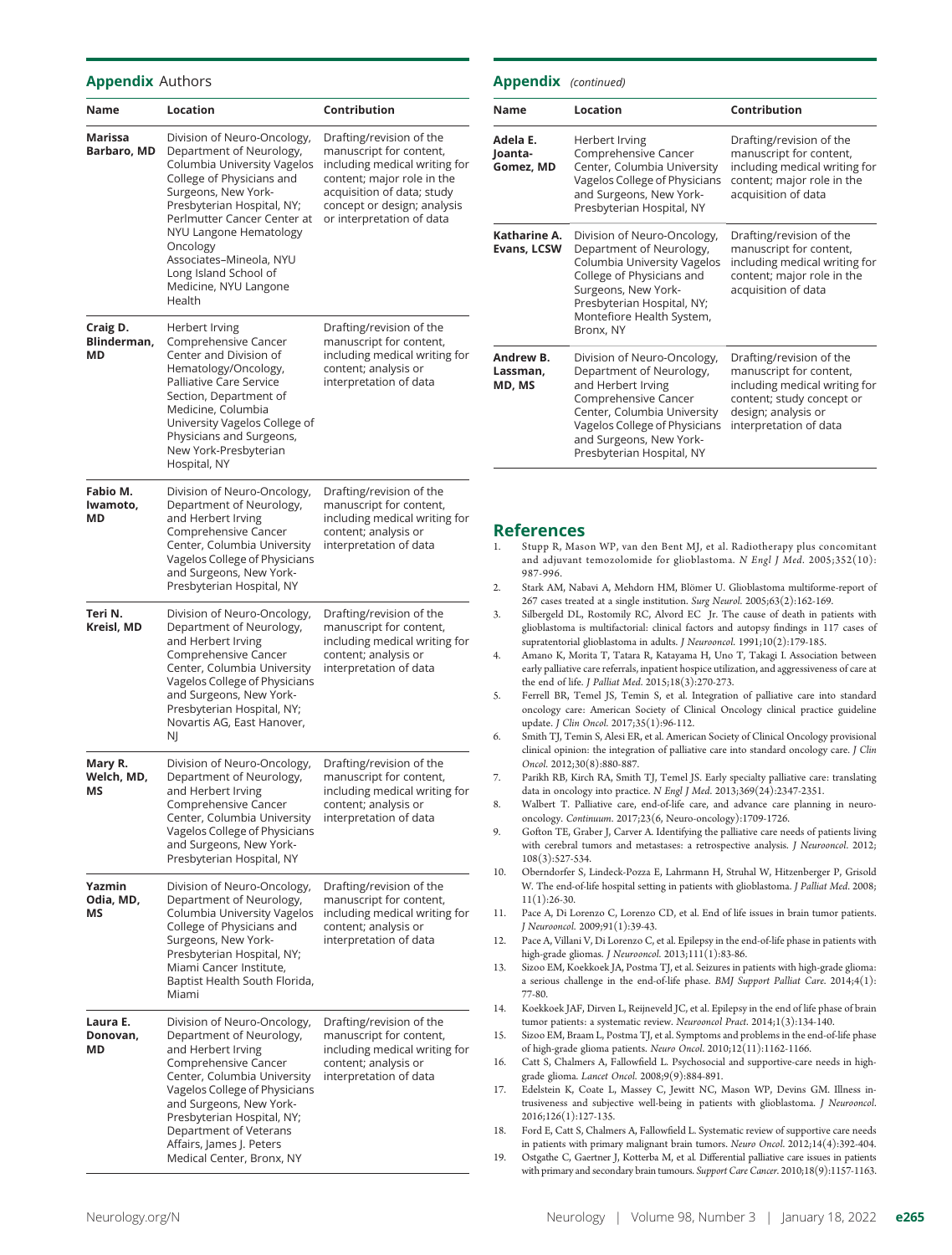- 20. Pompili A, Telera S, Villani V, Pace A. Home palliative care and end of life issues in glioblastoma multiforme: results and comments from a homogeneous cohort of patients. Neurosurg Focus. 2014;37(6):E5.
- 21. Sizoo EM, Pasman HR, Dirven L, et al. The end-of-life phase of high-grade glioma patients: a systematic review. Support Care Cancer. 2014;22(3):847-857.
- 22. Lin E, Rosenthal MA, Le BH, Eastman P. Neuro-oncology and palliative care: a challenging interface. Neuro Oncol. 2012;14(suppl 4):iv3-7.
- 23. Collins A, Sundararajan V, Brand CA, et al. Clinical presentation and patterns of care for short-term survivors of malignant glioma. J Neurooncol. 2014;119(2):333-341.
- 24. Diamond EL, Russell D, Kryza-Lacombe M, et al. Rates and risks for late referral to hospice in patients with primary malignant brain tumors. Neuro Oncol. 2016;18(1): 78-86.
- 25. Forst D, Adams E, Nipp R, et al. Hospice utilization in patients with malignant gliomas. Neuro Oncol. 2018;20(4):538-545.
- 26. Hemminger LE, Pittman CA, Korones DN, et al. Palliative and end-of-life care in glioblastoma: defining and measuring opportunities to improve care. Neurooncol Pract. 2017;4(3):182-188.
- 27. Walbert T. Integration of palliative care into the neuro-oncology practice: patterns in the United States. Neurooncol Pract. 2014;1(1):3-7.
- 28. Walbert T, Puduvalli VK, Taphoorn MJB, Taylor AR, Jalali R. International patterns of palliative care in neuro-oncology: a survey of physician members of the Asian Society for Neuro-Oncology, the European Association of Neuro-Oncology, and the Society for Neuro-Oncology. Neurooncol Pract. 2015;2(2):62-69.
- 29. Koekkoek JA, Dirven L, Reijneveld JC, et al. End of life care in high-grade glioma patients in three European countries: a comparative study. J Neurooncol. 2014;120(2):303-310.
- 30. Tang ST. When death is imminent: where terminally ill patients with cancer prefer to die and why. Cancer Nurs. 2003;26(3):245-251.
- 31. Bostanci A, Horey D, Jackson K, et al. Insights into hospitalisation of advanced cancer patients: a study of medical records. Eur J Cancer Care (Engl). 2016;25(1):190-201.
- 32. Bruera E, Russell N, Sweeney C, Fisch M, Palmer JL. Place of death and its predictors for local patients registered at a comprehensive cancer center. J Clin Oncol. 2002;20(8):2127-2133.
- 33. Diamond EL, Panageas KS, Dallara A, et al. Frequency and predictors of acute hospitalization before death in patients with glioblastoma. J Pain Symptom Manage. 2017;53(2):257-264.
- 34. Kuchinad KE, Strowd R, Evans A, Riley WA, Smith TJ. End of life care for glioblastoma patients at a large academic cancer center. *J Neurooncol*. 2017;134(1):75-81.
- 35. Wright AA, Keating NL, Balboni TA, Matulonis UA, Block SD, Prigerson HG. Place of death: correlations with quality of life of patients with cancer and predictors of bereaved caregivers' mental health. J Clin Oncol. 2010;28(29):4457-4464.
- 36. Sundararajan V, Bohensky MA, Moore G, et al. Mapping the patterns of care, the receipt of palliative care and the site of death for patients with malignant glioma. J Neurooncol. 2014;116(1):119-126.
- 37. Pace A, Di Lorenzo C, Capon A, et al. Quality of care and rehospitalization rate in the last stage of disease in brain tumor patients assisted at home: a cost effectiveness study. J Palliat Med. 2012;15(2):225-227.
- 38. Phelps AC, Maciejewski PK, Nilsson M, et al. Religious coping and use of intensive life-prolonging care near death in patients with advanced cancer. JAMA. 2009; 301(11):1140-1147.
- 39. Balboni TA, Vanderwerker LC, Block SD, et al. Religiousness and spiritual support among advanced cancer patients and associations with end-of-life treatment preferences and quality of life. J Clin Oncol. 2007;25(5):555-560.
- 40. Wright AA, Zhang B, Keating NL, Weeks JC, Prigerson HG. Associations between palliative chemotherapy and adult cancer patients' end of life care and place of death: prospective cohort study. BMJ. 2014;348:g1219.